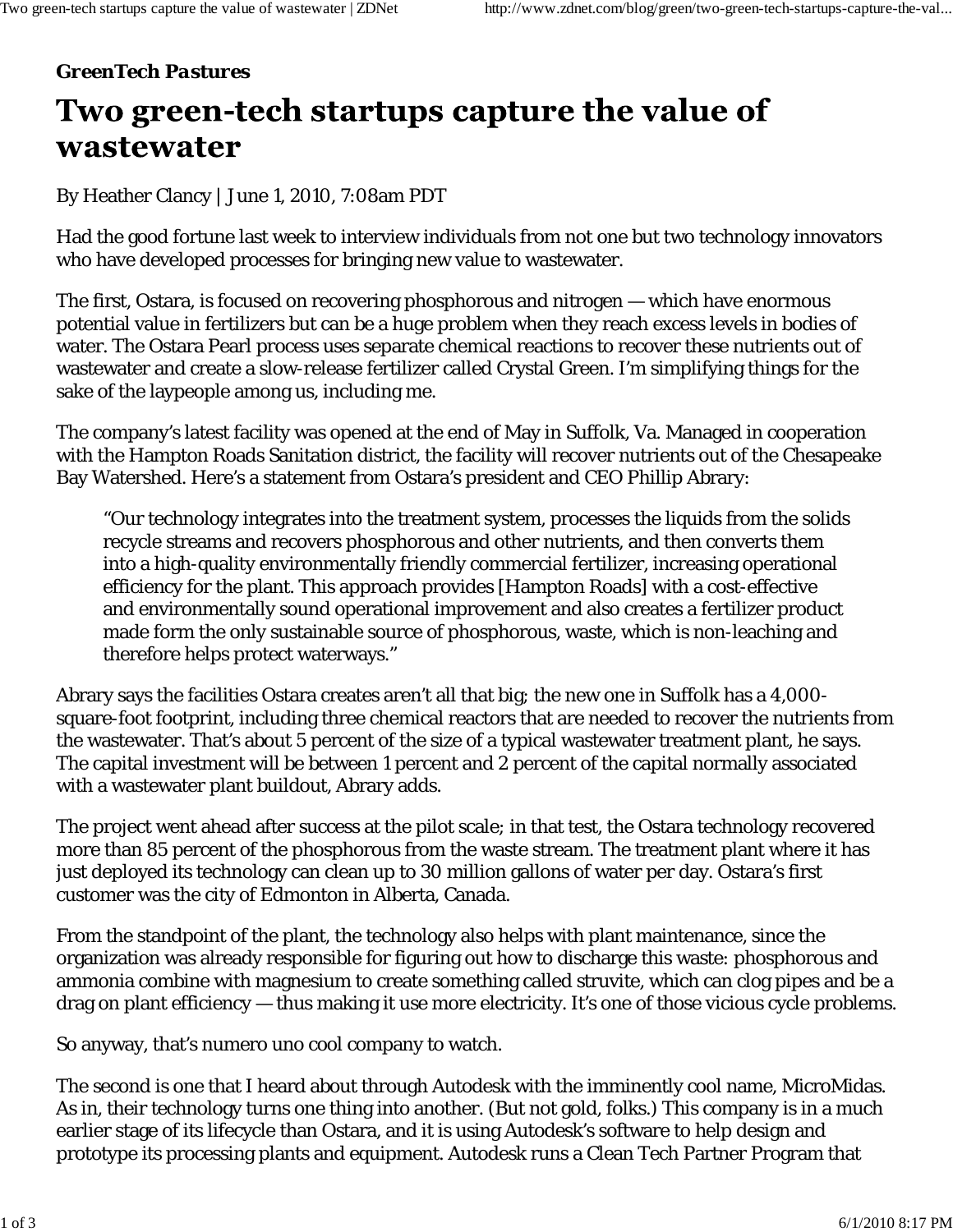arranges for green technology startups to earn "grants" of up to \$150,000 of its software.

MicroMidas aims to use biorefinery processes to convert the organic part of wastewater into biodegradable bioplastics. There are more than 50 different machines that will be used in the process, and MIcroMidas is using Autodesk's Inventor and Algor Simulation software to figure out what's what.

John Bissell, CEO of Micromidas, which makes its home in Sacramento, Calif., say the Autodesk software has been instrumental in shaving the time off its development process. The company has even used the technology to create a pilot "refinery" which it will transport to different wastewater treatment facilities around the country for tests. "We are hitting our milestones exactly," Bissell says. "So, we probably wouldn't have made them otherwise."

The image shows what the Mobile Biorefinery lab looks like; it's the size of a typical shipping container. There should be one up and running for real within the next three months.



Heather Clancy is an award-winning business journalist with a passion for green technology and corporate sustainability issues.

## **Disclosure**

Writing publicly about what the high-tech industry is actually doing to help itself and the world get greener or more sustainable is one way I figure I can contribute more meaningfully to said effort.  $I\tilde{A}f\tilde{A}c\tilde{A}^{-}\tilde{A}i\tilde{A}^{1}\tilde{A}^{1}\tilde{A}^{1}\tilde{A}^{1}$  also a big OMG-kind-of-fan of smart leadership, which is why the goodly folks who publish this blog let me go on about this topic and why I am always on the hunt for forward-looking business management ideas.

My daily writing is focused on looking for topics for my blogs, GreenTech Pastures and Business Brains. I also write often about emerging technology trends such as mobile computing, unified communications and cloud computing. Occasionally, I will pop up at an industry conference in some sort of speaking capacity. In cases where a speaking engagement involves a sponsor that may be covered in this blog, that fact will be disclosed in coverage as appropriate.

My corporate writing work usually consists of crafting research white papers about some aspect of technology. In the event that my commentary (in written, audio or video form) mentions a company